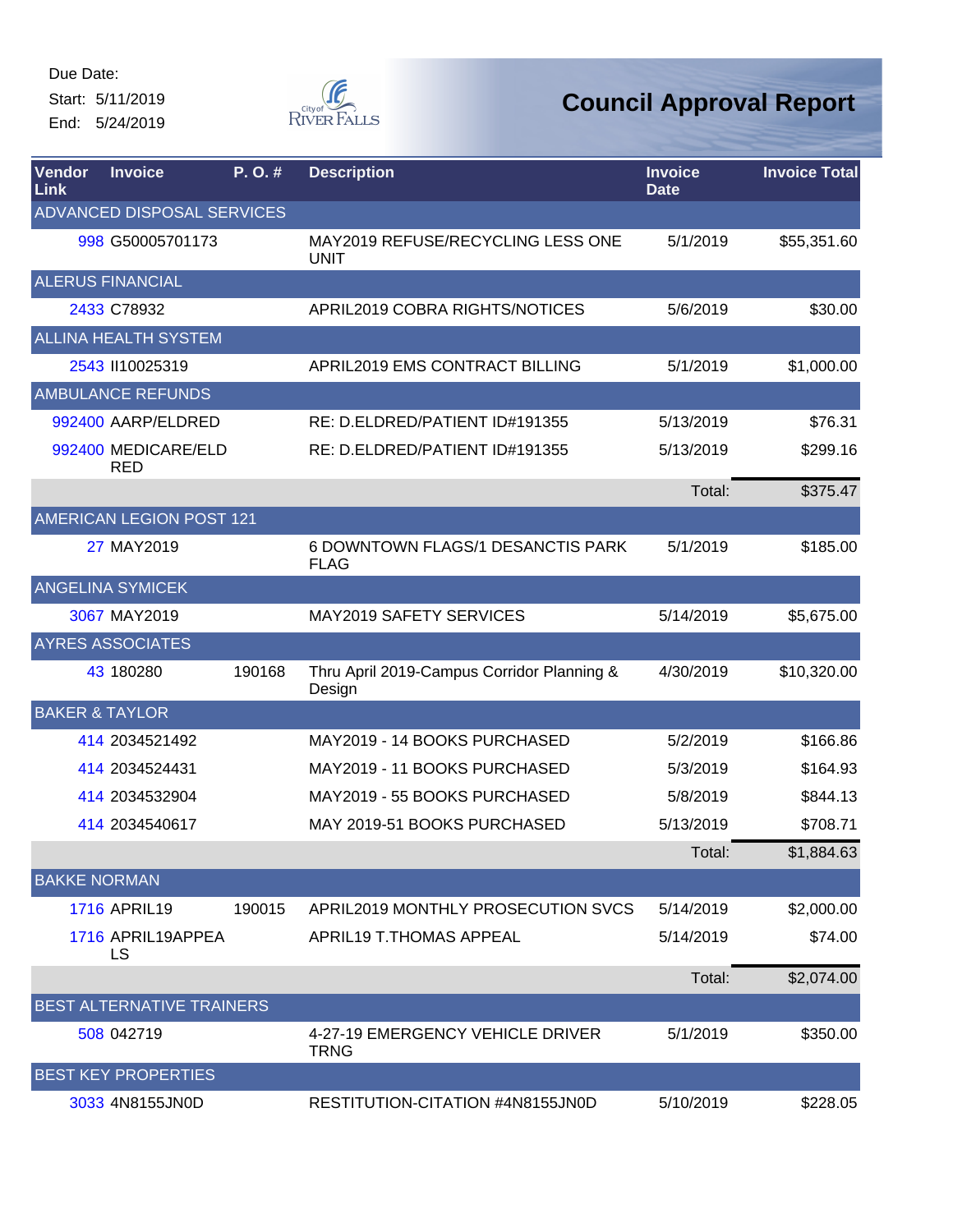Start: 5/11/2019 End: 5/24/2019



| Vendor<br>Link | <b>Invoice</b>                        | P.O.#  | <b>Description</b>                                     | <b>Invoice</b><br><b>Date</b> | <b>Invoice Total</b> |
|----------------|---------------------------------------|--------|--------------------------------------------------------|-------------------------------|----------------------|
|                | BORDER STATES INDUSTRIES, INC.        |        |                                                        |                               |                      |
|                | 57 917704267                          | 190147 | 12- MCM COMPRESSION LUGS/MINOR<br><b>MATERIAL</b>      | 5/14/2019                     | \$274.16             |
|                | <b>BRAUN INTERTEC CORP</b>            |        |                                                        |                               |                      |
|                | 3608 B169173                          | 180376 | Svc Thru 5/10/19-Special Testing for Glen Park         | 5/14/2019                     | \$779.00             |
|                | <b>CENGAGE LEARNING</b>               |        |                                                        |                               |                      |
|                | 123 67039939                          |        | MAY2019 - 3 BOOKS PURCHASED                            | 5/7/2019                      | \$73.47              |
|                | <b>CENTER POINT INC</b>               |        |                                                        |                               |                      |
|                | 412 1688700                           |        | MAY2019 - 6 BOOKS PURCHASED                            | 5/1/2019                      | \$135.42             |
|                | <b>CODY PLUMBING INC</b>              |        |                                                        |                               |                      |
|                | 1140 2019                             |        | 2019-2020 PLUMBING SUPERVISOR<br><b>SERVICES</b>       | 5/14/2019                     | \$2,000.00           |
|                | COMPUTER INTEGRATION TECHNOLOGY       |        |                                                        |                               |                      |
|                | 379 114155                            |        | <b>TWO SONICWALL UTM VPN LICENSES</b>                  | 4/26/2019                     | \$560.00             |
|                |                                       |        | COOPERATIVE EDUCATIONAL SERVICE AGENCY #11             |                               |                      |
|                | 3974 11466                            |        | PIWI TRNG/APRIL2019-RF PIWI TEAM                       | 5/14/2019                     | \$100.00             |
|                | <b>CREDIT SERVICE INTERNATIONAL</b>   |        |                                                        |                               |                      |
|                | 3843 50675                            |        | PPE 05/19/19                                           | 5/24/2019                     | \$200.00             |
|                | DARRELL'S SEPTIC SERVICE INC          |        |                                                        |                               |                      |
|                | 85 55302                              |        | 5/10/19-FIRE DEPT-GREASE TRAP PUMPED                   | 5/10/2019                     | \$175.00             |
|                | <b>DIGGERS HOTLINE INC</b>            |        |                                                        |                               |                      |
|                | 93 2182                               |        | <b>MAY2019 RF SAFETY MEETINGS</b>                      | 5/14/2019                     | \$343.56             |
| <b>EFTPS</b>   |                                       |        |                                                        |                               |                      |
|                | 7 50671                               |        | PPE 05/19/19                                           | 5/24/2019                     | \$75,342.08          |
|                | EMERGENCY AUTOMOTIVE TECHNOLOGIES INC |        |                                                        |                               |                      |
|                | 359 OAK19001                          | 190161 | Equipment for Squad 3/Ford Interceptor                 | 5/1/2019                      | \$7,544.35           |
|                | <b>EMERGENCY CARE CONSULTANTS</b>     |        |                                                        |                               |                      |
|                | 3028 2193                             | 190090 | 2019 DR DUREN SVC/PHYSICIAN<br><b>RESOLUTION</b>       | 4/30/2019                     | \$1,500.00           |
|                | <b>ENTERPRISE FM TRUST</b>            |        |                                                        |                               |                      |
|                | 456 FBN3704728                        | 190043 | MAY2019 MOTOR POOL/BLDG INSPECTOR<br><b>LEASES</b>     | 5/3/2019                      | \$1,878.22           |
|                | <b>EXPRESS PERSONNEL SERVICES</b>     |        |                                                        |                               |                      |
|                | 109 22277326                          | 190029 | WKEND 5/5-26HRS J.HAYES COMM INTERN                    | 5/7/2019                      | \$455.52             |
|                | 109 22309142                          | 190021 | WKEND 5/12-6HRS TRIXMANN WATER TEMP<br><b>HELP</b>     | 5/14/2019                     | \$113.88             |
|                | 109 22309141                          | 190153 | WKEND 5/12-35HRS-M.ERIE/TSPAFFORD<br><b>PARK TEMPS</b> | 5/14/2019                     | \$646.10             |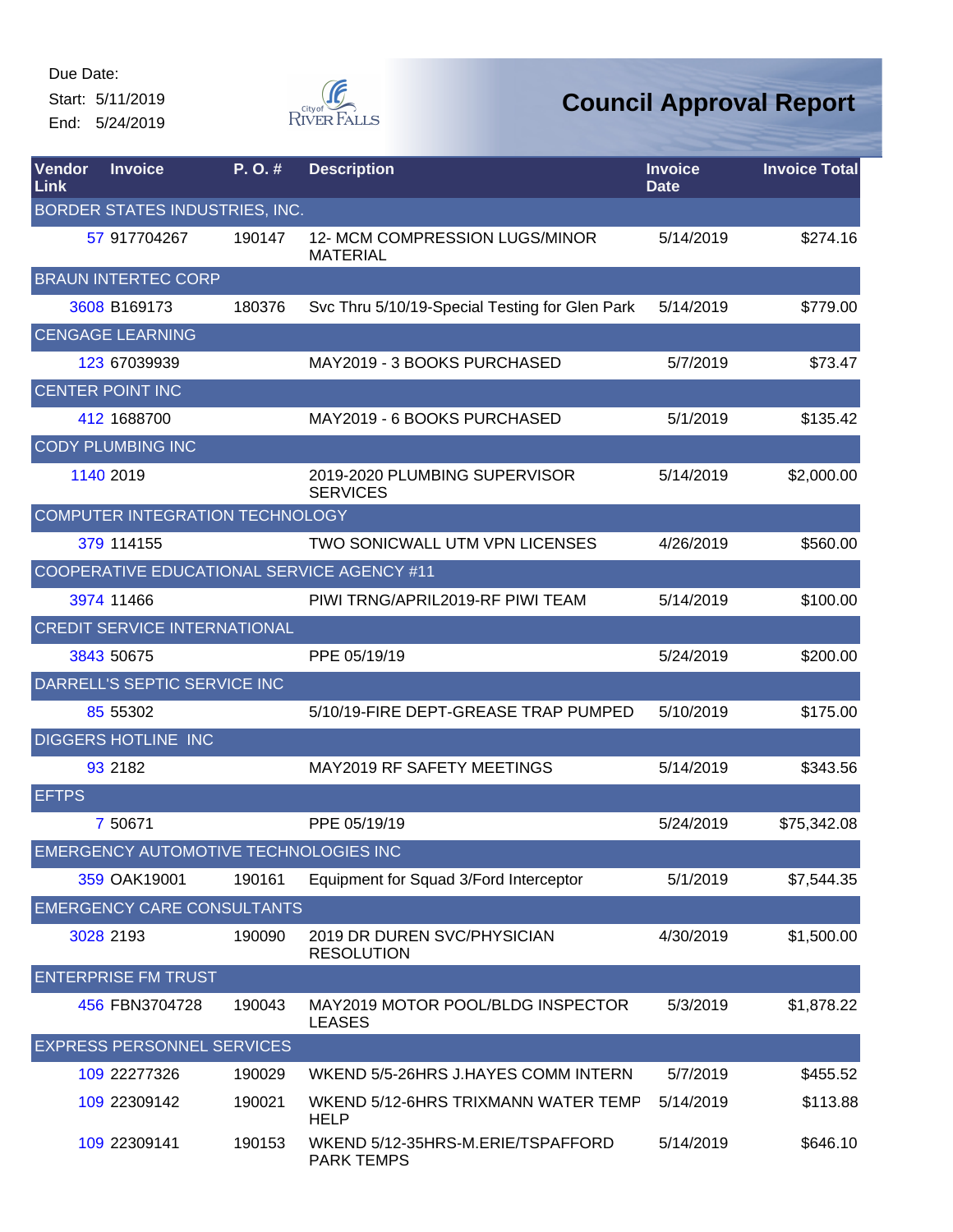Start: 5/11/2019 End: 5/24/2019



| Vendor<br>Link       | <b>Invoice</b>                    | P. O. #                              | <b>Description</b>                                 | <b>Invoice</b><br><b>Date</b> | <b>Invoice Total</b> |
|----------------------|-----------------------------------|--------------------------------------|----------------------------------------------------|-------------------------------|----------------------|
|                      | 109 22309140                      | 190153                               | WKEND 5/12 -40HRS M.SMITS-STREET<br><b>TEMP</b>    | 5/14/2019                     | \$766.80             |
|                      | 109 22309139                      | 190029                               | WKEND 5/12-JHAYES/24HRS-VARIOUS<br><b>PROJECTS</b> | 5/14/2019                     | \$420.48             |
|                      | 109 22343495                      | 190021                               | WKEND 5/19 3HRS T.RIXMANN-WATER<br><b>TEMP</b>     | 5/21/2019                     | \$56.94              |
|                      |                                   |                                      |                                                    | Total:                        | \$2,459.72           |
|                      |                                   | FIRST NATIONAL BANK - RF SECTION 125 |                                                    |                               |                      |
|                      | 6 50 670                          |                                      | PPE 05/19/19                                       | 5/24/2019                     | \$4,070.81           |
|                      | FORUM COMMUNICATION CO            |                                      |                                                    |                               |                      |
|                      | 234 2091718                       |                                      | APRIL2019 JOURNAL ADS/INSERTS                      | 4/30/2019                     | \$826.73             |
|                      | <b>FREEMAN PROPERTIES</b>         |                                      |                                                    |                               |                      |
|                      | 3975 MAY2019                      |                                      | MAY2019 SOLAR REFUND-#9363-00                      | 5/8/2019                      | \$146.24             |
|                      | <b>GENERAL COMMUNICATIONS INC</b> |                                      |                                                    |                               |                      |
|                      | 126 268225                        | 190160                               | Radio for Squad 3 & Accessories                    | 5/1/2019                      | \$3,574.76           |
|                      | <b>GERRARD CORPORATION</b>        |                                      |                                                    |                               |                      |
|                      | 4030 2019-05-20                   |                                      | COMMISSION-SALE/300 RIVER ST PARCEL                | 5/20/2019                     | \$14,250.00          |
|                      | <b>GERRARD DEVELOPMENT LLC</b>    |                                      |                                                    |                               |                      |
|                      | 4029 2019-05-20                   |                                      | RETURN-OPTION FEE-CITY STATION LOT                 | 5/20/2019                     | \$2,500.00           |
| <b>GRACE PAULSON</b> |                                   |                                      |                                                    |                               |                      |
|                      | 937 MAY2019                       |                                      | MAY2019 SOLAR REFUND-#5856-00                      | 5/8/2019                      | \$97.22              |
|                      | <b>GRAPHIC DESIGN INC</b>         |                                      |                                                    |                               |                      |
|                      | 598 QB29419                       | 190058                               | PRINTING/POSTAGE - CITY NEWSLETTER                 | 5/22/2019                     | \$4,817.17           |
|                      |                                   | GREYSTONE REAL ESTATE GROUP INC      |                                                    |                               |                      |
|                      | 4031 2019-05-20                   |                                      | COMMISSION-SALE/300 RIVER ST PARCEL                | 5/20/2019                     | \$14,250.00          |
|                      |                                   | HANTEN BROADCASTING COMPANY INC      |                                                    |                               |                      |
|                      | 306 APRIL2019                     |                                      | APRIL2019 SPORTSCASTER CLUB                        | 4/30/2019                     | \$60.00              |
|                      | <b>HOLIDAY STATIONSTORE</b>       |                                      |                                                    |                               |                      |
|                      | 140 4N80ZFXHWP                    |                                      | RESTITUTION-RETAIL THEFT<br>#4N80ZFXHWP            | 5/1/2019                      | \$1.99               |
|                      | HUEBSCH LAUNDRY COMPANY           |                                      |                                                    |                               |                      |
|                      | 146 4285212                       | 190011                               | 5/8 HUEBSCH ELECTRIC UNIFORM                       | 5/8/2019                      | \$250.59             |
|                      | 146 4284999                       |                                      | 5/8 CREW SHIRT ORDER                               | 5/8/2019                      | \$16.30              |
|                      | 146 4285215                       | 190017                               | 5/8 HUEBSCH WWTP UNIFORMS                          | 5/8/2019                      | \$44.74              |
|                      | 146 4285214                       | 190035                               | 5/8 HUEBSCH PW UNIFORMS                            | 5/8/2019                      | \$125.82             |
|                      | 146 4285213                       | 190016                               | 5/8 HUEBSCH WATER UNIFORMS                         | 5/8/2019                      | \$32.23              |
|                      | 146 4289275                       | 190017                               | 5/15 HUEBSCH WWTP UNIFORMS                         | 5/15/2019                     | \$44.74              |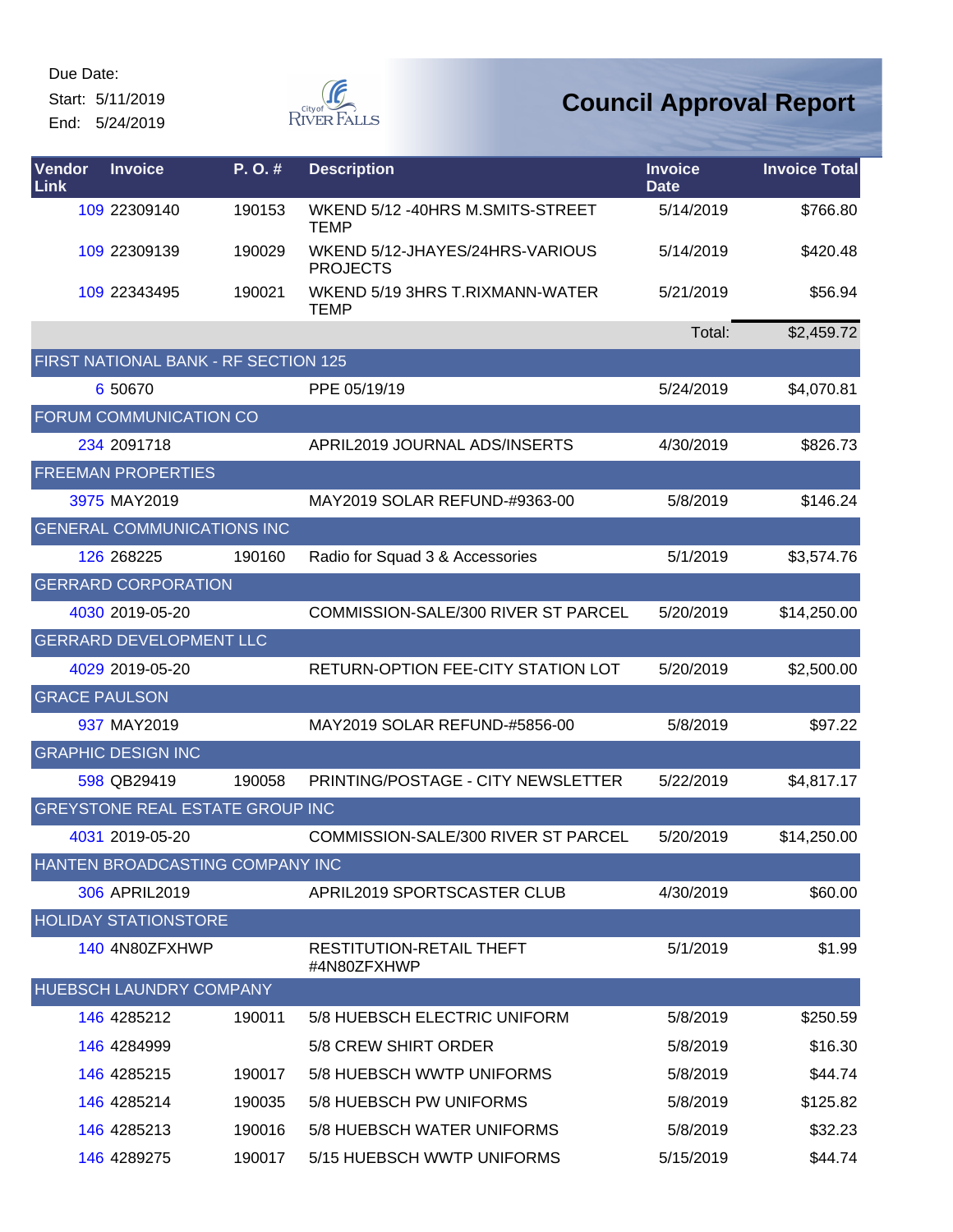Start: 5/11/2019 End: 5/24/2019



| Vendor<br>Link       | <b>Invoice</b>                          | P.O.#  | <b>Description</b>                               | <b>Invoice</b><br><b>Date</b> | <b>Invoice Total</b> |
|----------------------|-----------------------------------------|--------|--------------------------------------------------|-------------------------------|----------------------|
|                      | 146 4289274                             | 190035 | 5/15 HUEBSCH PW UNIFORMS                         | 5/15/2019                     | \$129.09             |
|                      | 146 4289273                             | 190016 | 5/15 HUEBSCH WATER UNIFORMS                      | 5/15/2019                     | \$112.93             |
|                      | 146 4289272                             | 190011 | 5/15 HUEBSCH ELECTRIC UNIFORM                    | 5/15/2019                     | \$250.59             |
|                      | 146 4294133                             | 190018 | 5/22 CITY HALL BRUSHMAT SERVICE                  | 5/22/2019                     | \$56.92              |
|                      |                                         |        |                                                  | Total:                        | \$1,063.95           |
| <b>IDENTISYS INC</b> |                                         |        |                                                  |                               |                      |
|                      | 3196 436487                             |        | 100 PROX CARDS W/NO LOGO                         | 5/7/2019                      | \$410.39             |
| <b>INFOSEND INC</b>  |                                         |        |                                                  |                               |                      |
|                      | 150 153237                              | 190041 | APRIL2019 RFMU MONTHLY STMT SVCS                 | 4/30/2019                     | \$3,111.21           |
|                      | <b>INSIGHT EDGE LLC</b>                 |        |                                                  |                               |                      |
|                      | 1201 1582                               |        | DISC WORKPLACE PROFILES-BHIEB &<br><b>DMOODY</b> | 5/1/2019                      | \$150.00             |
|                      |                                         |        | INTERNATIONAL CITY MGMT ASSOC RETIREMENT CORP    |                               |                      |
|                      | 1 50665                                 |        | PPE 05/19/19                                     | 5/24/2019                     | \$21,902.56          |
|                      | 1 50666                                 |        | PPE 05/19/19                                     | 5/24/2019                     | \$1,776.59           |
|                      |                                         |        |                                                  | Total:                        | \$23,679.15          |
|                      | <b>INTERSTATE BATTERY</b>               |        |                                                  |                               |                      |
|                      | 1661 1902701008069                      |        | AED BATTERY/24 PACK BATTERIES                    | 5/6/2019                      | \$208.64             |
|                      | <b>IVERIFYTRANSALARM - 95235</b>        |        |                                                  |                               |                      |
|                      | 3064 300410339                          | 190097 | 2815 Prairie Drive- Card Access Work             | 4/30/2019                     | \$10,894.06          |
|                      | 3064 300410355                          | 190129 | 2815 Prairie Drive- Access Control Materials     | 4/30/2019                     | \$349.98             |
|                      |                                         |        |                                                  | Total:                        | \$11,244.04          |
|                      | <b>JAWORSKI TAMARRA</b>                 |        |                                                  |                               |                      |
|                      | 2279 2019SAFETYFO<br><b>OTWEAR</b>      |        | 2019 SAFETY FOOTWEAR                             | 5/22/2019                     | \$150.00             |
|                      | <b>KESSEN, MATTHEW</b>                  |        |                                                  |                               |                      |
|                      | 4021 JULY2019                           |        | JULY 2019 COMIC BOOK SPACE PROGRAM               | 5/1/2019                      | \$500.00             |
| <b>KWIK TRIP</b>     |                                         |        |                                                  |                               |                      |
|                      | <b>172 APRIL19</b><br><b>MOTOR FUEL</b> |        | APRIL19 MOTOR FUEL STMT                          | 5/1/2019                      | \$9,885.27           |
|                      | 172 4N80ZPBQ6T                          |        | RESTITUTION-RETAIL THEFT #4N80ZPBQ6T             | 5/1/2019                      | \$20.01              |
|                      |                                         |        |                                                  | Total:                        | \$9,905.28           |
|                      | LINEHAN OUTDOOR SERVICES LLC            |        |                                                  |                               |                      |
|                      | 1570 3507                               | 190073 | April2019 Snow Shoveling - Sidewalk              | 4/30/2019                     | \$769.00             |
|                      | <b>LOFFLER COMPANIES INC</b>            |        |                                                  |                               |                      |
|                      | 182 24698060                            |        | MAY19 COURT/CSR KONICA MINOLTA                   | 5/1/2019                      | \$160.00             |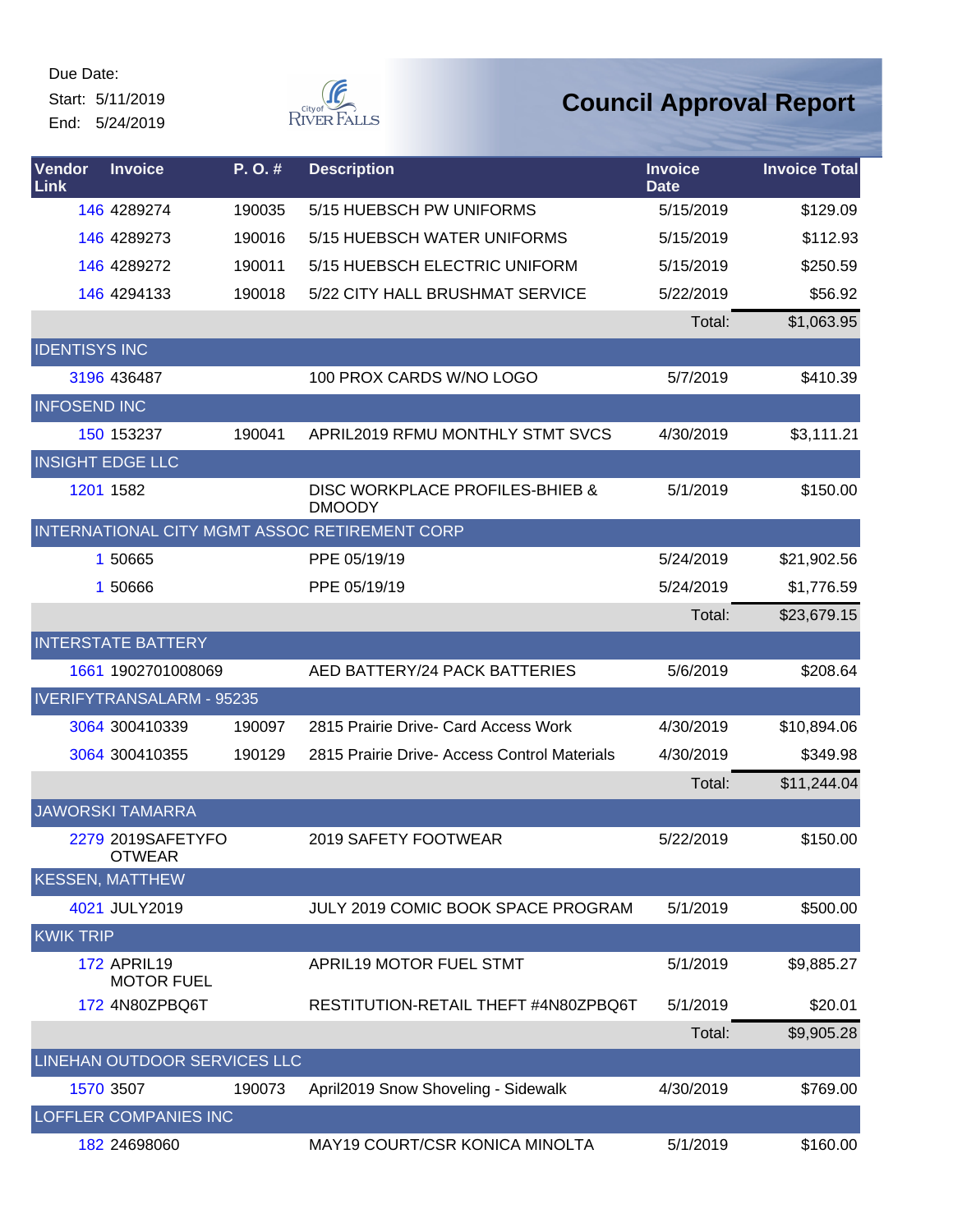Start: 5/11/2019 End: 5/24/2019



| Vendor<br>Link         | <b>Invoice</b>                         | P.O.# | <b>Description</b>                                   | <b>Invoice</b><br><b>Date</b> | <b>Invoice Total</b> |
|------------------------|----------------------------------------|-------|------------------------------------------------------|-------------------------------|----------------------|
|                        | 182 24698062                           |       | <b>MAY19 ADMIN KONICA MINOLTA/USAGE</b>              | 5/1/2019                      | \$256.81             |
|                        | 182 24698061                           |       | <b>MAY19 MAILROOM KONICA MINOLTA</b>                 | 5/1/2019                      | \$249.00             |
|                        | 182 24698059                           |       | MAY19 FIRE DEPT KONICA MINOLTA                       | 5/1/2019                      | \$216.00             |
|                        | 182 383747458                          |       | MAY19-PW KONICA BASE/OVERAGE PYMT                    | 5/1/2019                      | \$197.38             |
|                        | 182 3112942                            |       | <b>MAY2019 AMBULANCE OVERAGE</b>                     | 5/15/2019                     | \$6.62               |
|                        | 182 24820918                           |       | MAY2019 AMB KONICA MINOLTA COPIER                    | 5/17/2019                     | \$123.00             |
|                        |                                        |       |                                                      | Total:                        | \$1,208.81           |
| <b>LYLE SIGNS</b>      |                                        |       |                                                      |                               |                      |
|                        | 897 001230706                          |       | <b>TWO SPRING &amp; FALL CLEANUP SIGNS</b>           | 5/9/2019                      | \$104.04             |
| <b>MAILFINANCE INC</b> |                                        |       |                                                      |                               |                      |
|                        | 376 N7713579                           |       | MARCH-JUNE2019 POSTAGE MACHINE<br><b>LEASE</b>       | 5/3/2019                      | \$523.02             |
|                        | <b>MAILROOM FINANCE INC</b>            |       |                                                      |                               |                      |
|                        | 845 APRIL19STMT                        |       | <b>APRIL19 POSTAGE METER FUNDS</b>                   | 4/1/2019                      | \$700.00             |
|                        | <b>MCGINTY, PATRICK</b>                |       |                                                      |                               |                      |
|                        | 3982 052719                            |       | 05/27/19 EAU CLAIRE TRAVEL PER DIEM                  | 5/1/2019                      | \$247.50             |
|                        | 3982 060319                            |       | 06/03/19 EAU CLAIRE TRAVEL PER DIEM                  | 5/17/2019                     | \$237.50             |
|                        |                                        |       |                                                      | Total:                        | \$485.00             |
|                        |                                        |       | MIDAMERICA ADMINISTRATIVE & RETIREMENT SOLUTIONS     |                               |                      |
|                        | 500 MAR000001138                       |       | 1ST QTR 2019 HRA PROCESSING FEES                     | 5/13/2019                     | \$520.00             |
| <b>MIDWEST TAPE</b>    |                                        |       |                                                      |                               |                      |
|                        | 409 97359532                           |       | MAY2019 - 3 AUDIO MATERIAL ITEMS<br><b>PURCHASED</b> | 5/7/2019                      | \$130.97             |
|                        | 409 97389495                           |       | <b>GUEST BOOK/NEVER GAME-AUDIO</b><br>MATERIAL       | 5/14/2019                     | \$79.98              |
|                        | 409 97389497                           |       | RESISTANCE WOMEN-AUDIO MATERIAL                      | 5/14/2019                     | \$55.99              |
|                        | 409 97389494                           |       | MAY2019 - 3 AUDIO MATERIAL ITEMS<br><b>PURCHASED</b> | 5/14/2019                     | \$119.97             |
|                        |                                        |       |                                                      | Total:                        | \$386.91             |
|                        | MINNESOTA CHILD SUPPORT PAYMENT CENTER |       |                                                      |                               |                      |
| 4022                   | <b>CS</b>                              |       | CASE#001530440101                                    | 5/17/2019                     | \$607.28             |
|                        | 4022 50676                             |       | PPE 05/19/19 CASE# 001530440101                      | 5/24/2019                     | \$303.64             |
|                        |                                        |       |                                                      | Total:                        | \$910.92             |
|                        | <b>NEW RICHMOND UTILITIES</b>          |       |                                                      |                               |                      |
|                        | 4023 016070                            |       | MARCH2019 MUTUAL AID POLE<br><b>REPLACEMENT</b>      | 5/9/2019                      | \$379.75             |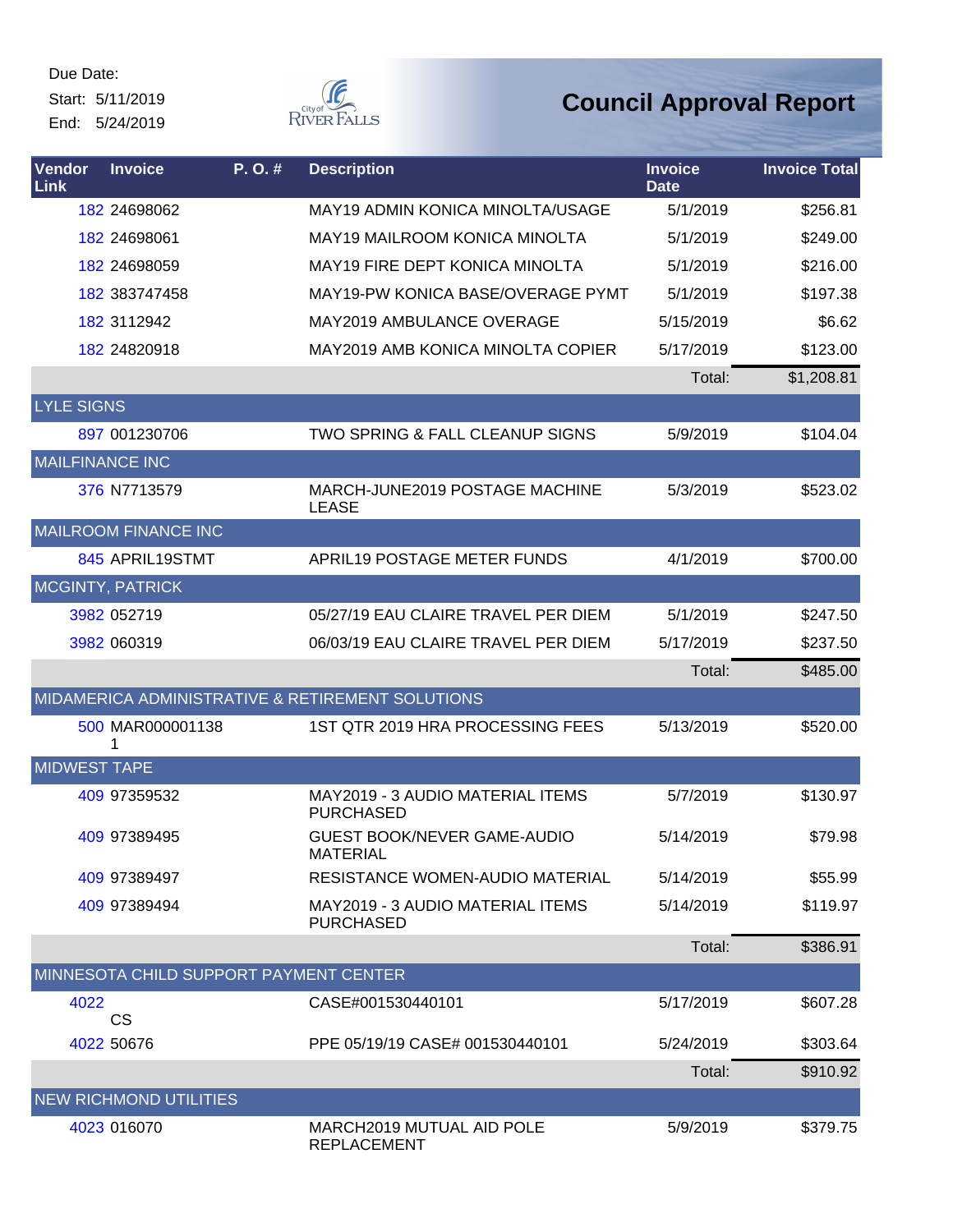Due Date: Start: 5/11/2019

End: 5/24/2019



| Vendor<br>Link | <b>Invoice</b>                  | $P. O.$ # | <b>Description</b>                                       | <b>Invoice</b><br><b>Date</b> | <b>Invoice Total</b> |
|----------------|---------------------------------|-----------|----------------------------------------------------------|-------------------------------|----------------------|
|                | ONE TIME PAY VENDOR             |           |                                                          |                               |                      |
|                | 9999 MOLLYTHORN<br>E            |           | <b>REFUND-PD CITATION TO</b><br><b>COLLECTIONS/ERROR</b> | 5/9/2019                      | \$75.00              |
|                | 9999 4N80DXVN1V                 |           | REFUND-REDUCED FORFEITURE                                | 5/10/2019                     | \$63.00              |
|                | 9999 4N80DXVN1T                 |           | <b>REFUND-REDUCED FORFEITURE</b>                         | 5/10/2019                     | \$63.00              |
|                | 9999 04008852                   |           | REFUND-OVERPD TICKET#04008852                            | 5/14/2019                     | \$75.00              |
|                | 9999 4N80ZN3P6K                 |           | RESTITUTION #4N80ZN3P6K                                  | 5/15/2019                     | \$191.90             |
|                | 9999 3236                       |           | REBATE-HOME ENERGY IMPROVEMENTS<br><b>INCENTIVE</b>      | 5/22/2019                     | \$600.00             |
|                |                                 |           |                                                          | Total:                        | \$1,067.90           |
|                | <b>PELION BENEFITS</b>          |           |                                                          |                               |                      |
|                | 5 50 669                        |           | PPE 05/19/19                                             | 5/24/2019                     | \$2,642.91           |
|                |                                 |           | PIERCE COUNTY ECONOMIC DEVELOPMENT CORPORATION           |                               |                      |
|                | 523 2019-77                     |           | SUPPORT/JEM GRANT MARKET TOURISM<br><b>STUDY</b>         | 5/22/2019                     | \$1,000.00           |
|                | PIERCE COUNTY REGISTER OF DEEDS |           |                                                          |                               |                      |
|                | 936 2019ESCROW                  |           | 2019 ESCROW<br>DEPOSIT/RECORDINGS&COPIES                 | 5/21/2019                     | \$300.00             |
|                | PUBLIC SAFETY EQUIPMENT LLC     |           |                                                          |                               |                      |
|                | 966 7247                        |           | <b>CERTIFICATIONS/RADAR &amp; LASER UNITS</b>            | 5/9/2019                      | \$209.00             |
|                | <b>RFMU PAYMENTS OR REFUNDS</b> |           |                                                          |                               |                      |
|                | 990610 135600                   |           | REFUND-RFMU OVERPYMT #1356-00                            | 5/9/2019                      | \$187.52             |
|                | 990610 177116                   |           | REFUND-RFMU OVERPYMT #1771-16/#1772-<br>02               | 5/9/2019                      | \$364.64             |
|                | 990610 186226                   |           | REFUND-RFMU OVERPYMT #1862-26                            | 5/9/2019                      | \$13.40              |
|                | 990610 204803                   |           | REFUND-RFMU OVERPYMT #2048-03                            | 5/9/2019                      | \$289.70             |
|                | 990610 312503                   |           | REFUND-RFMU OVERPYMT #3125-03                            | 5/15/2019                     | \$22.00              |
|                | 990610 325200                   |           | REFUND-RFMU OVERPYMT #3252-00                            | 5/15/2019                     | \$10.62              |
|                | 990610 504407                   |           | REFUND-RFMU OVERPYMT #5044-07                            | 5/15/2019                     | \$92.30              |
|                | 990610 527402                   |           | REFUND-RFMU OVERPYMT #5274-02                            | 5/15/2019                     | \$43.16              |
|                | 990610 564207                   |           | REFUND-RFMU OVERPYMT #5642-07                            | 5/15/2019                     | \$23.08              |
|                | 990610 742601                   |           | REFUND-RFMU OVERPYMT #7426-01                            | 5/15/2019                     | \$180.69             |
|                | 990610 8764/8765                |           | REFUND-RFMU OVERPYMT #8764/8765-00                       | 5/20/2019                     | \$793.88             |
|                | 990610 898301                   |           | REFUND-RFMU OVERPYMT #8983-01                            | 5/20/2019                     | \$226.97             |
|                | 990610 940001                   |           | REFUND-RFMU DEPOSIT BALANCE #9400-<br>01                 | 5/20/2019                     | \$1,696.80           |
|                | 990610 973900                   |           | REFUND-RFMU OVERPYMT #9739-00                            | 5/20/2019                     | \$120.50             |
|                | 990610 989800                   |           | REFUND-RFMU OVERPYMT #9898-00                            | 5/20/2019                     | \$51.15              |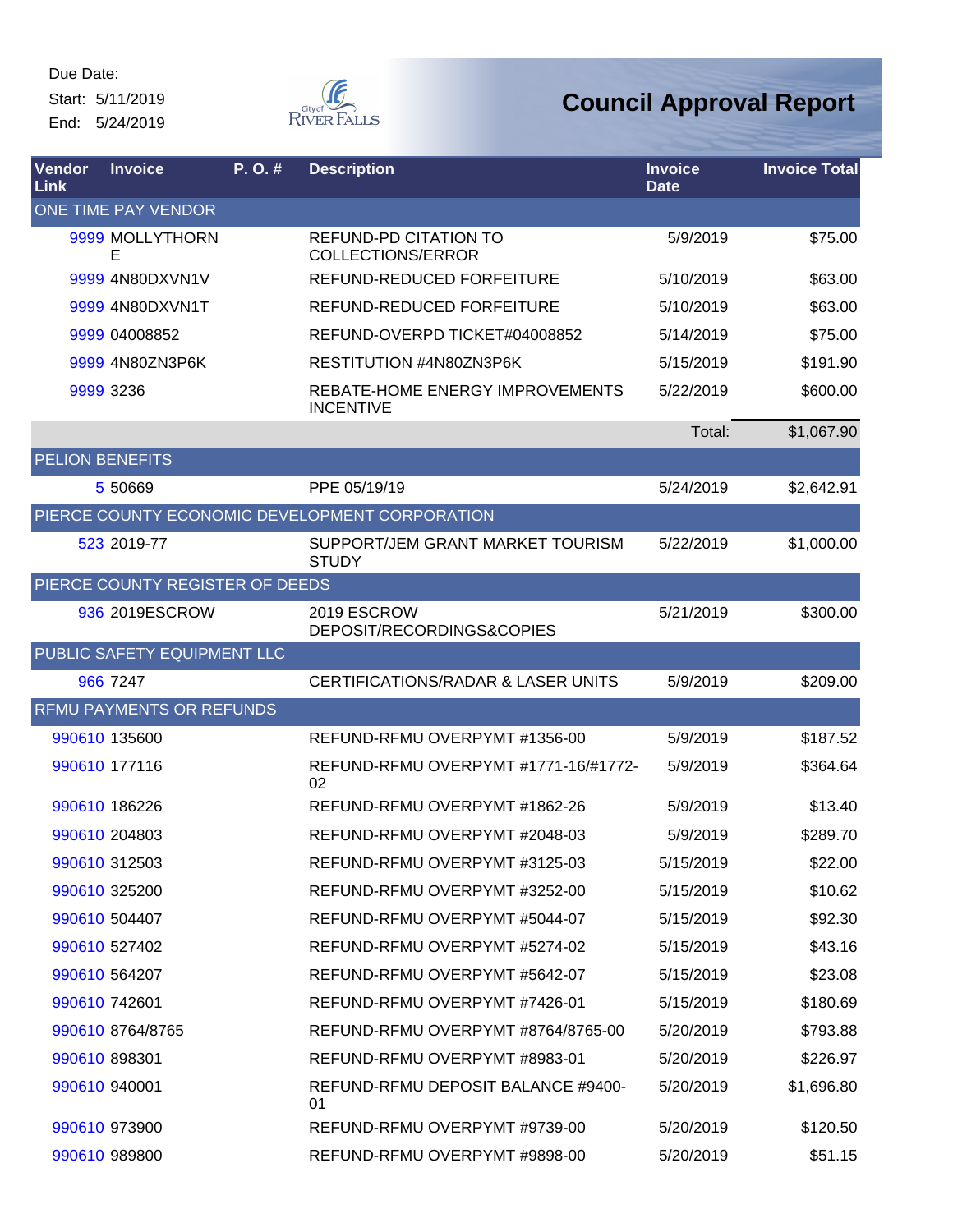Start: 5/11/2019 End: 5/24/2019



| Vendor<br>Link              | <b>Invoice</b> | P.O.#                               | <b>Description</b>                                | <b>Invoice</b><br><b>Date</b> | <b>Invoice Total</b> |
|-----------------------------|----------------|-------------------------------------|---------------------------------------------------|-------------------------------|----------------------|
|                             | 990610 666224  |                                     | REFUND-RFMU OVERPYMT #6662-24                     | 5/20/2019                     | \$18.73              |
|                             | 990610 182200  |                                     | RFMU BUDGET REFUND #1822-00                       | 5/20/2019                     | \$240.31             |
|                             | 990610 302700  |                                     | RFMU BUDGET REFUND #3027-00                       | 5/20/2019                     | \$493.32             |
|                             | 990610 316001  |                                     | RFMU BUDGET REFUND #3160-01                       | 5/20/2019                     | \$149.11             |
|                             | 990610 316100  |                                     | RFMU BUDGET REFUND #3161-00                       | 5/20/2019                     | \$163.30             |
|                             | 990610 328801  |                                     | RFMU BUDGET REFUND #3288-01                       | 5/20/2019                     | \$537.83             |
|                             | 990610 532703  |                                     | RFMU BUDGET REFUND #5327-03                       | 5/20/2019                     | \$232.29             |
|                             | 990610 615001  |                                     | RFMU BUDGET REFUND #6150-01                       | 5/20/2019                     | \$186.24             |
|                             | 990610 720201  |                                     | RFMU BUDGET REFUND #7202-01                       | 5/20/2019                     | \$205.65             |
|                             | 990610 923700  |                                     | RFMU BUDGET REFUND #9237-00                       | 5/20/2019                     | \$271.14             |
|                             | 990610 211300  |                                     | RFMU BUDGET REFUND #2113-00                       | 5/21/2019                     | \$185.56             |
|                             | 990610 356000  |                                     | RFMU BUDGET REFUND #3560-00                       | 5/21/2019                     | \$523.23             |
|                             | 990610 525200  |                                     | RFMU BUDGET REFUND #5252-00                       | 5/21/2019                     | \$296.37             |
|                             | 990610 554600  |                                     | RFMU BUDGET REFUND #5546-00                       | 5/21/2019                     | \$276.30             |
|                             | 990610 592100  |                                     | RFMU BUDGET REFUND #5921-00                       | 5/21/2019                     | \$108.99             |
|                             | 990610 594501  |                                     | RFMU BUDGET REFUND #5945-01                       | 5/21/2019                     | \$316.54             |
|                             | 990610 671202  |                                     | RFMU BUDGET REFUND #6712-02                       | 5/21/2019                     | \$296.51             |
|                             | 990610 684200  |                                     | RFMU BUDGET REFUND #6842-00                       | 5/21/2019                     | \$375.47             |
|                             | 990610 745201  |                                     | RFMU BUDGET REFUND #7452-01                       | 5/21/2019                     | \$119.37             |
|                             | 990610 833401  |                                     | RFMU BUDGET REFUND #8334-01                       | 5/21/2019                     | \$171.35             |
|                             | 990610 865901  |                                     | RFMU BUDGET REFUND #8659-01                       | 5/21/2019                     | \$270.09             |
|                             | 990610 929301  |                                     | RFMU BUDGET REFUND #9293-01                       | 5/21/2019                     | \$309.29             |
|                             |                |                                     |                                                   | Total:                        | \$9,863.40           |
|                             |                | RIVER FALLS CHAMBER OF COMMERCE INC |                                                   |                               |                      |
|                             | 225 0018       |                                     | THREE CHAMBER CKS/APPLIANCE<br><b>REBATES</b>     | 5/13/2019                     | \$75.00              |
|                             |                | RIVER FALLS POLICE ASSOCIATION      |                                                   |                               |                      |
|                             | 9 50 672       |                                     | PPE 05/19/19                                      | 5/24/2019                     | \$648.00             |
| <b>ROBYN MATHEWS-LINGEN</b> |                |                                     |                                                   |                               |                      |
|                             | 2586 6239      |                                     | <b>MAY2019 CITY NEWSLETTER</b>                    | 5/19/2019                     | \$1,076.00           |
|                             | 2586 6240      |                                     | MAY2019 RFMU LOGO UPDATE/DESIGN<br><b>CONSULT</b> | 5/19/2019                     | \$210.00             |
|                             |                |                                     |                                                   | Total:                        | \$1,286.00           |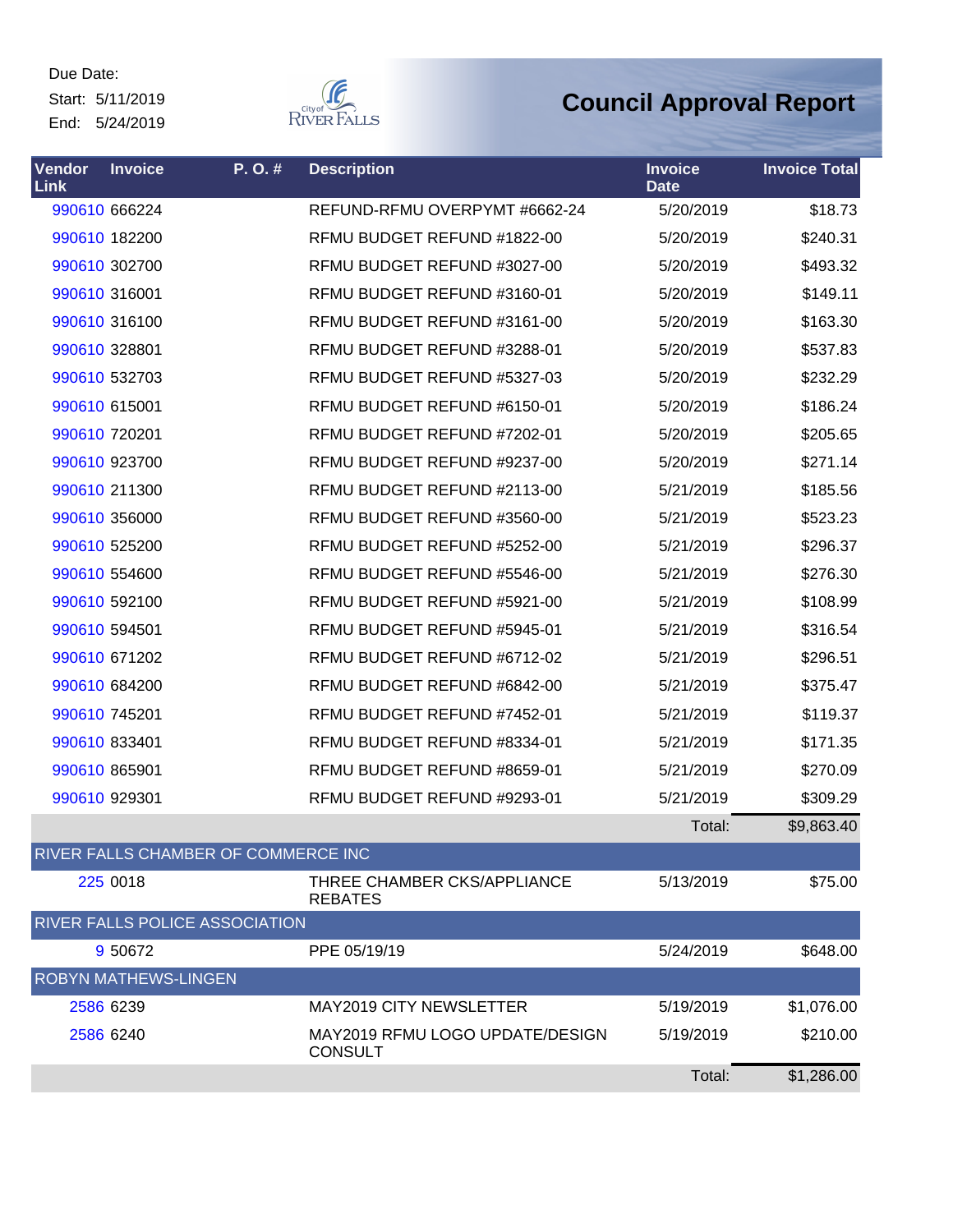Start: 5/11/2019 End: 5/24/2019



| Vendor<br><b>Link</b> | <b>Invoice</b>                           | P.O.#  | <b>Description</b>                                   | <b>Invoice</b><br><b>Date</b> | <b>Invoice Total</b> |
|-----------------------|------------------------------------------|--------|------------------------------------------------------|-------------------------------|----------------------|
| <b>SAVATREE</b>       |                                          |        |                                                      |                               |                      |
|                       | 772 6650160                              | 190048 | May2019 Boulevard Tree Pruning and Removal           | 5/6/2019                      | \$1,140.00           |
|                       | 772 6653112                              | 190103 | May2019-Tree Removals and Pruning in Parks           | 5/10/2019                     | \$875.00             |
|                       |                                          |        |                                                      | Total:                        | \$2,015.00           |
|                       | <b>SCHOOL DISTRICT OF RIVER FALLS</b>    |        |                                                      |                               |                      |
|                       | 229 MAY2019                              |        | 2018/2019 COMMUNITY EDU SCHOLARSHIP                  | 5/8/2019                      | \$993.00             |
|                       | SHOPKO #1303 RIVER FALLS                 |        |                                                      |                               |                      |
|                       | 901 N401015                              |        | RESTITUTION-RETAIL THEFT #N401015                    | 5/1/2019                      | \$22.49              |
|                       | SHORT ELLIOTT HENDRICKSON INC            |        |                                                      |                               |                      |
|                       | 244 367838                               | 180424 | Thru April 2019 Troy-Pomeroy Watermain<br>Relocation | 5/13/2019                     | \$1,854.62           |
|                       | ST CROIX COUNTY HIGHWAY DEPARTMENT       |        |                                                      |                               |                      |
|                       | 956 414                                  | 190140 | 4/21-5/4 Spray Patching                              | 5/20/2019                     | \$2,240.51           |
|                       | ST CROIX VALLEY SART INC                 |        |                                                      |                               |                      |
|                       | 256 1126                                 |        | 4/19 INCIDENT-FORENSIC NURSE FEE                     | 5/14/2019                     | \$200.00             |
|                       | STATE OF WI DEPT OF EMPLOYEE TRUST FUNDS |        |                                                      |                               |                      |
|                       | 11 50 673                                |        | PPE 05/19/19                                         | 5/24/2019                     | \$91,003.61          |
|                       | <b>STATE TREASURER</b>                   |        |                                                      |                               |                      |
|                       | 260 MAY2019                              |        | MAY2019 ELECTRIC/WATER/SEWER BOND<br><b>RESERVE</b>  | 5/14/2019                     | \$112,000.00         |
|                       | STRAND ASSOCIATES, INC                   |        |                                                      |                               |                      |
|                       | 3346 0149231                             | 190088 | APRIL2019-WWTP AERATION                              | 5/15/2019                     | \$22,152.62          |
|                       | 3346 0149078                             | 190162 | APRIL2019 BIOSOLIDS STUDY FEES                       | 5/15/2019                     | \$2,900.00           |
|                       |                                          |        |                                                      | Total:                        | \$25,052.62          |
|                       | STUART C IRBY TOOL AND SAFETY            |        |                                                      |                               |                      |
|                       | 156 S011037346.00<br>9                   |        | DOUBLE LAYER HOODS W/HALF FACE<br><b>OPENING</b>     | 5/1/2019                      | \$173.55             |
|                       | 156 S011211909.003 190061                |        | ELECTRIC EQUIPMENT FOR TRUCK 2                       | 5/1/2019                      | \$3,030.86           |
|                       | 156 S011304656.00 190132<br>2            |        | CEMETERY RD LED REPLACEMENT/5<br><b>UNITS</b>        | 5/13/2019                     | \$2,310.00           |
|                       |                                          |        |                                                      | Total:                        | \$5,514.41           |
| <b>TANYA MISSELT</b>  |                                          |        |                                                      |                               |                      |
|                       | 3486 MAY19                               |        | REIMBURSE-LIBRARY GIFT<br>CARDS/BANDAGES             | 5/3/2019                      | \$130.55             |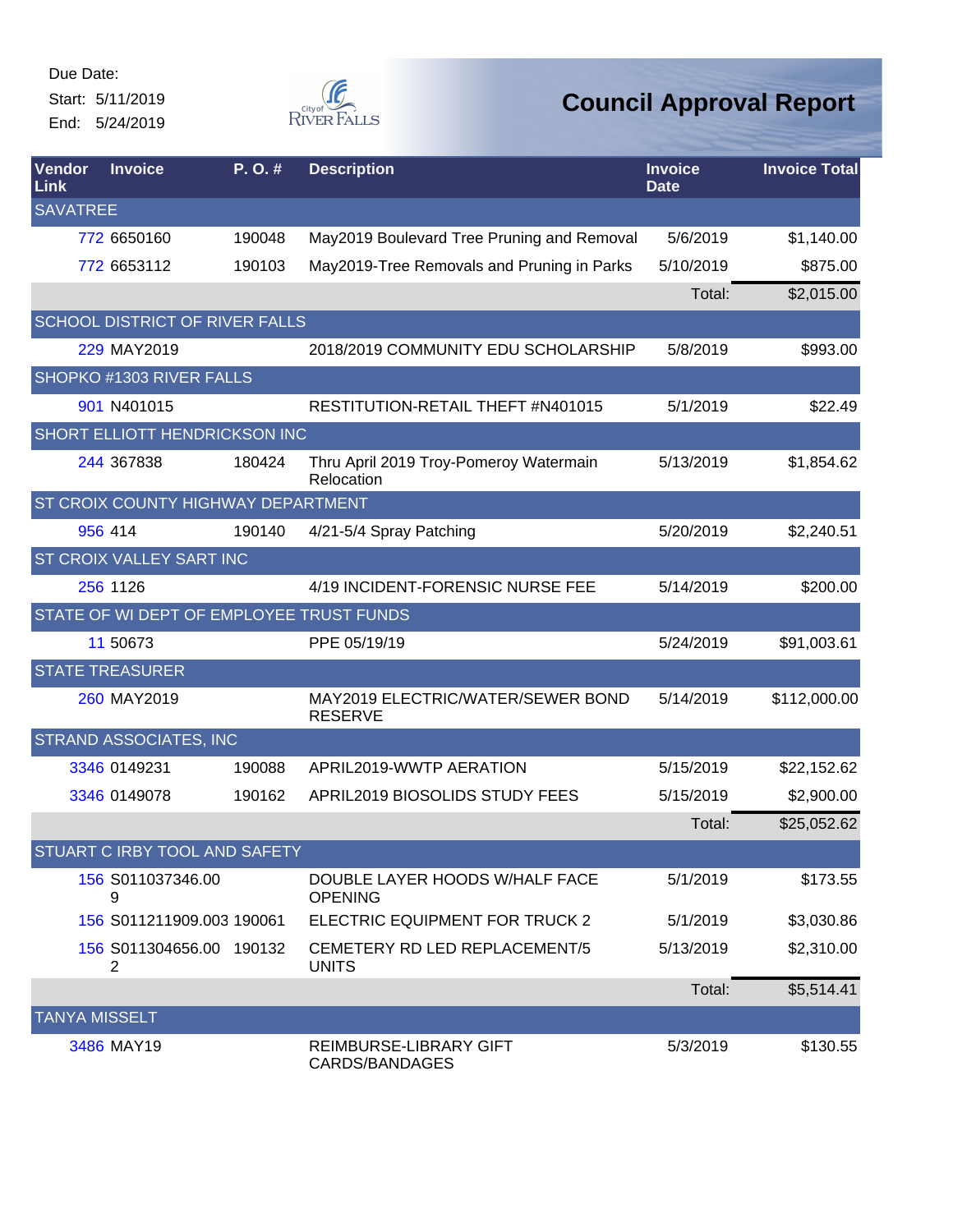End: 5/24/2019



| Vendor<br>Link       | <b>Invoice</b>                      | P.O.#  | <b>Description</b>                                     | <b>Invoice</b><br><b>Date</b> | <b>Invoice Total</b> |
|----------------------|-------------------------------------|--------|--------------------------------------------------------|-------------------------------|----------------------|
|                      | TD & I CABLE MAINTENANCE INC        |        |                                                        |                               |                      |
|                      | 2008 8866                           | 190172 | Directional Boring W Pine St                           | 5/15/2019                     | \$3,654.00           |
|                      | 2008 8865                           | 190171 | <b>Directional Boring Sterling Ponds</b>               | 5/15/2019                     | \$1,630.00           |
|                      |                                     |        |                                                        | Total:                        | \$5,284.00           |
|                      | <b>TWIN CITY STRIPING</b>           |        |                                                        |                               |                      |
|                      | 2238 CITYSTREETS                    | 190166 | 05-06-19 Long Line Painting                            | 5/6/2019                      | \$6,277.70           |
|                      | <b>US BANK NATIONAL ASSOC</b>       |        |                                                        |                               |                      |
|                      | 284 5339706                         |        | 2016B CITY OF RF GO REF BOND ADMIN<br><b>FEE</b>       | 5/1/2019                      | \$450.00             |
|                      | 284 5339705                         |        | 2016A RF SEWARAGE REV BOND ADMIN<br><b>FEE</b>         | 5/1/2019                      | \$450.00             |
|                      |                                     |        |                                                        | Total:                        | \$900.00             |
|                      | <b>VERSA VEND VENDING</b>           |        |                                                        |                               |                      |
|                      | 1205 2114:019040                    |        | APRIL2019 CITY HALL COFFEE                             | 4/30/2019                     | \$35.00              |
| <b>VICKI M MARES</b> |                                     |        |                                                        |                               |                      |
|                      | 3523 5-14-19 CLASS                  |        | 5/14/19 HEALTHCARE PROVIDER CLASS                      | 5/16/2019                     | \$75.00              |
|                      | <b>VIKING COCA-COLA BOTTLING CO</b> |        |                                                        |                               |                      |
|                      | <b>16 APRIL2019</b>                 |        | APRIL2019 AMB/FIRE BEVERAGE ORDERS                     | 4/30/2019                     | \$324.00             |
|                      | WEST CENTRAL WI BIOSOLIDS FACILITY  |        |                                                        |                               |                      |
|                      | 304 APRIL2019                       |        | APRIL 2019 BIO-SOLIDS                                  | 4/30/2019                     | \$41,449.76          |
|                      | <b>WI CHILD SUPPORT</b>             |        |                                                        |                               |                      |
|                      | 4 50668                             |        | PPE 05/19/19                                           | 5/24/2019                     | \$323.07             |
|                      | WI DEPARTMENT OF REVENUE            |        |                                                        |                               |                      |
|                      | 3 APRIL19SALES<br><b>TAX</b>        |        | APRIL2019 SALES TAX                                    | 5/1/2019                      | \$16,274.27          |
|                      | 3 50667                             |        | PPE 05/19/19                                           | 5/24/2019                     | \$15,464.74          |
|                      |                                     |        |                                                        | Total:                        | \$31,739.01          |
|                      |                                     |        | WI DEPT OF AG, TRADE & CONSUMER PROTECTION             |                               |                      |
|                      | 311 115-0000012597                  |        | JULY2018-JUNE2019 W/M CONTRACT<br><b>INSPECTION</b>    | 5/14/2019                     | \$4,000.00           |
|                      | <b>WI DEPT OF REVENUE</b>           |        |                                                        |                               |                      |
|                      | 777 50674                           |        | PPE 05/19/19 confirmation # 0-624-614-432              | 5/24/2019                     | \$43.50              |
| YOUNG, GORDON        |                                     |        |                                                        |                               |                      |
|                      | 2087 052819                         |        | 5/28/19 MINOCQUA TRAVEL PER DIEM                       | 5/6/2019                      | \$106.50             |
|                      | ZIELIES TREE SERVICE INC            |        |                                                        |                               |                      |
|                      | 2694 2019203                        | 190013 | <b>WKEND 5/12 TREE TRIMMING</b><br><b>DISTRIBUTION</b> | 5/14/2019                     | \$4,746.30           |